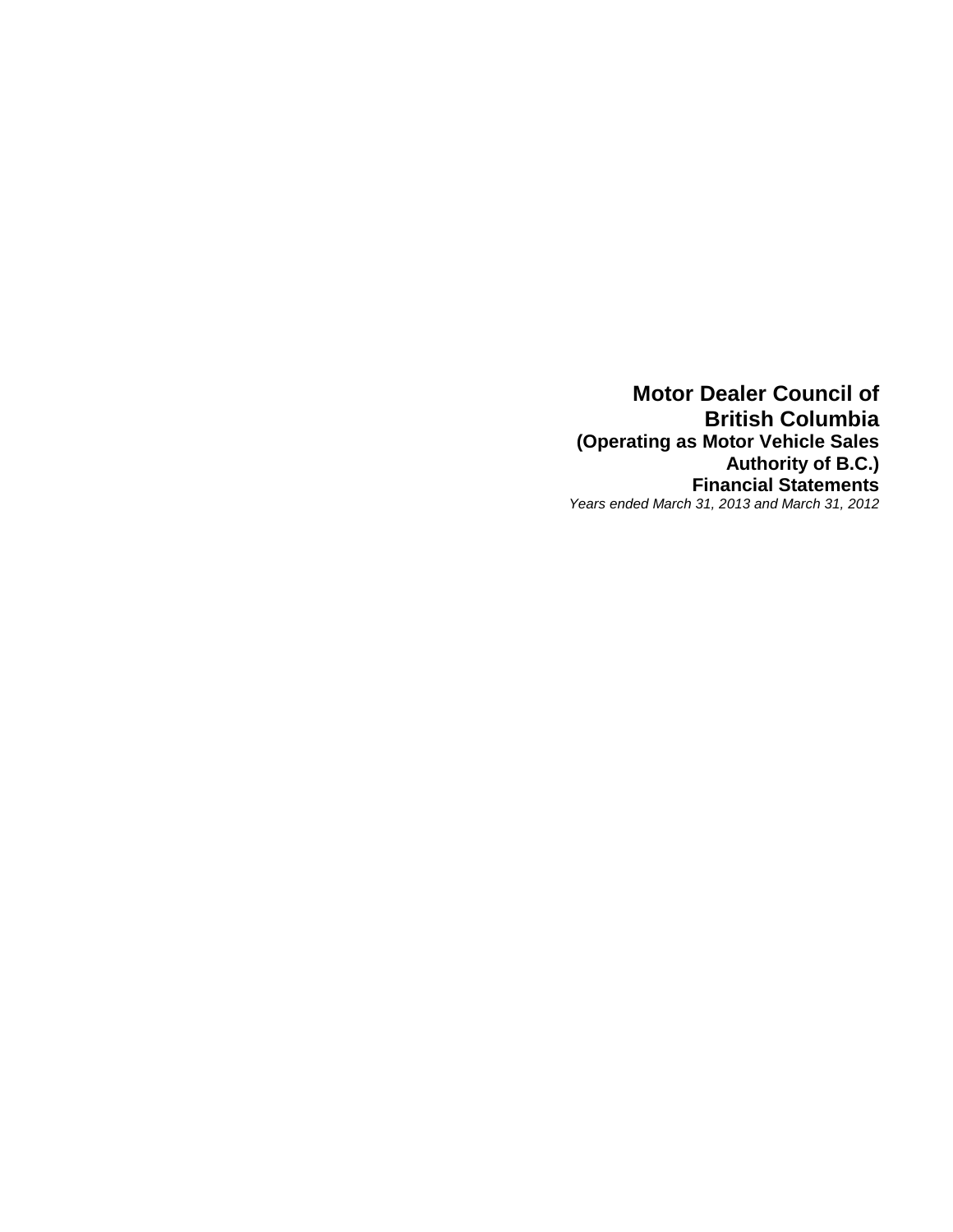## **Independent Auditors' Report Financial Statements**

#### Page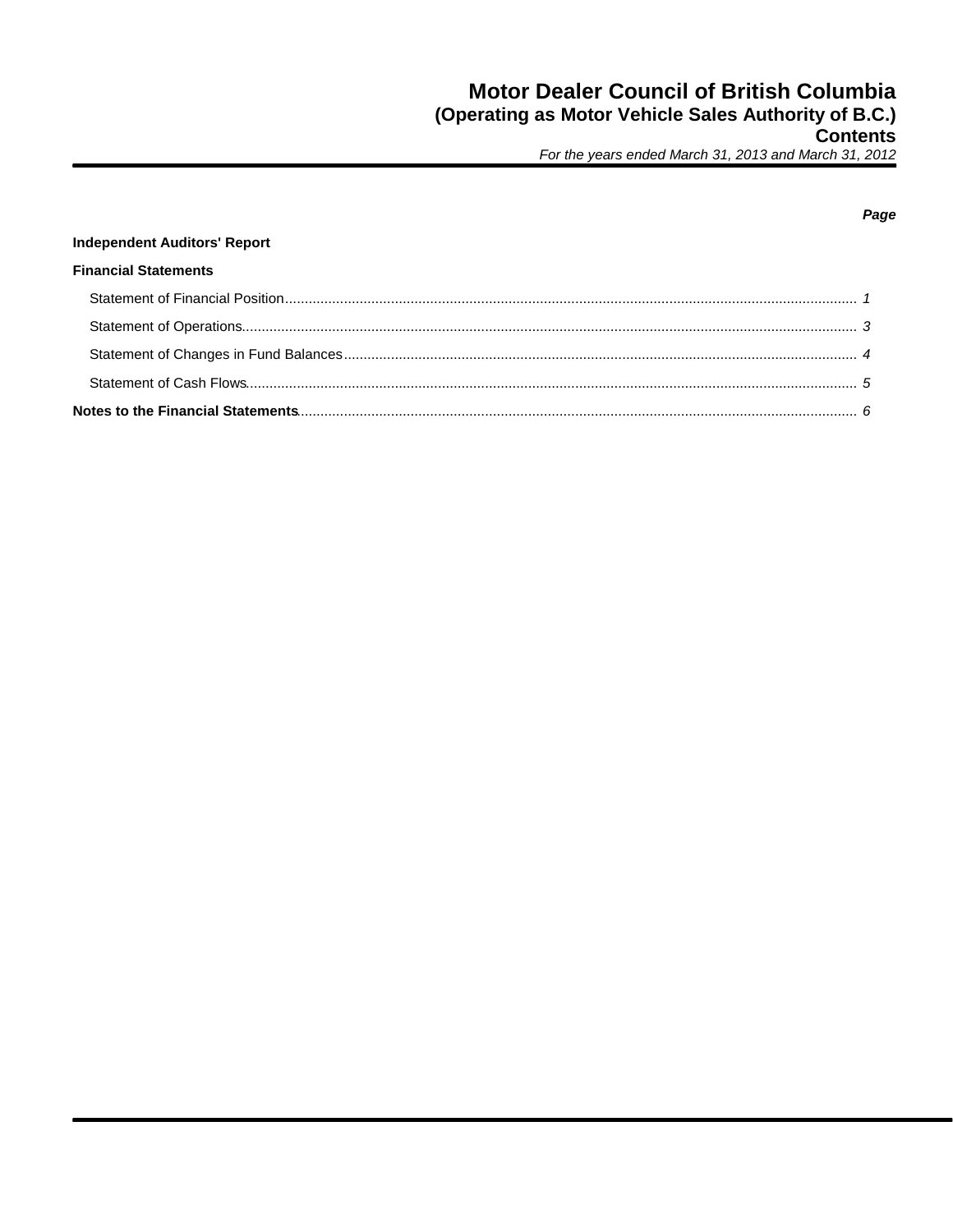To the Directors of Motor Dealer Council of British Columbia:

We have audited the accompanying financial statements of Motor Dealer Council of British Columbia, which comprise the statements of financial position as at March 31, 2013, March 31, 2012 and April 1, 2011 and the statements of operations, changes in fund balances and cash flows for the years ended March 31, 2013 and March 31, 2012, and a summary of significant accounting policies and other explanatory information.

#### *Management's Responsibility for the Financial Statements*

Management is responsible for the preparation and fair presentation of these financial statements in accordance with Canadian accounting standards for not-for-profit organizations, and for such internal control as management determines is necessary to enable the preparation of financial statements that are free from material misstatement, whether due to fraud or error.

#### *Auditors' Responsibility*

Our responsibility is to express an opinion on these financial statements based on our audits. We conducted our audits in accordance with Canadian generally accepted auditing standards. Those standards require that we comply with ethical requirements and plan and perform the audits to obtain reasonable assurance about whether the financial statements are free from material misstatement.

An audit involves performing procedures to obtain audit evidence about the amounts and disclosures in the financial statements. The procedures selected depend on the auditors' judgment, including the assessment of the risks of material misstatement of the financial statements, whether due to fraud or error. In making those risk assessments, the auditor considers internal control relevant to the entity's preparation and fair presentation of the financial statements in order to design audit procedures that are appropriate in the circumstances, but not for the purpose of expressing an opinion on the effectiveness of the entity's internal control. An audit also includes evaluating the appropriateness of accounting policies used and the reasonableness of accounting estimates made by management, as well as evaluating the overall presentation of the financial statements.

We believe that the audit evidence we have obtained in our audits is sufficient and appropriate to provide a basis for our audit opinion.

#### *Opinion*

In our opinion, the financial statements present fairly, in all material respects, the financial position of Motor Dealer Council of British Columbia as at March 31, 2013, March 31, 2012 and April 1, 2011 and the results of its operations and changes in fund balances and its cash flows for the years ended March 31, 2013 and March 31, 2012 in accordance with Canadian accounting standards for not-for-profit organizations.

#### *Report on Other Legal and Regulatory Requirements*

As required by the Society Act (British Columbia), we report that, in our opinion, these principles have been applied on a basis consistent with that of the preceding year.

Surrey, British Columbia

 $P$ LLP

May 10, 2013 Chartered Accountants

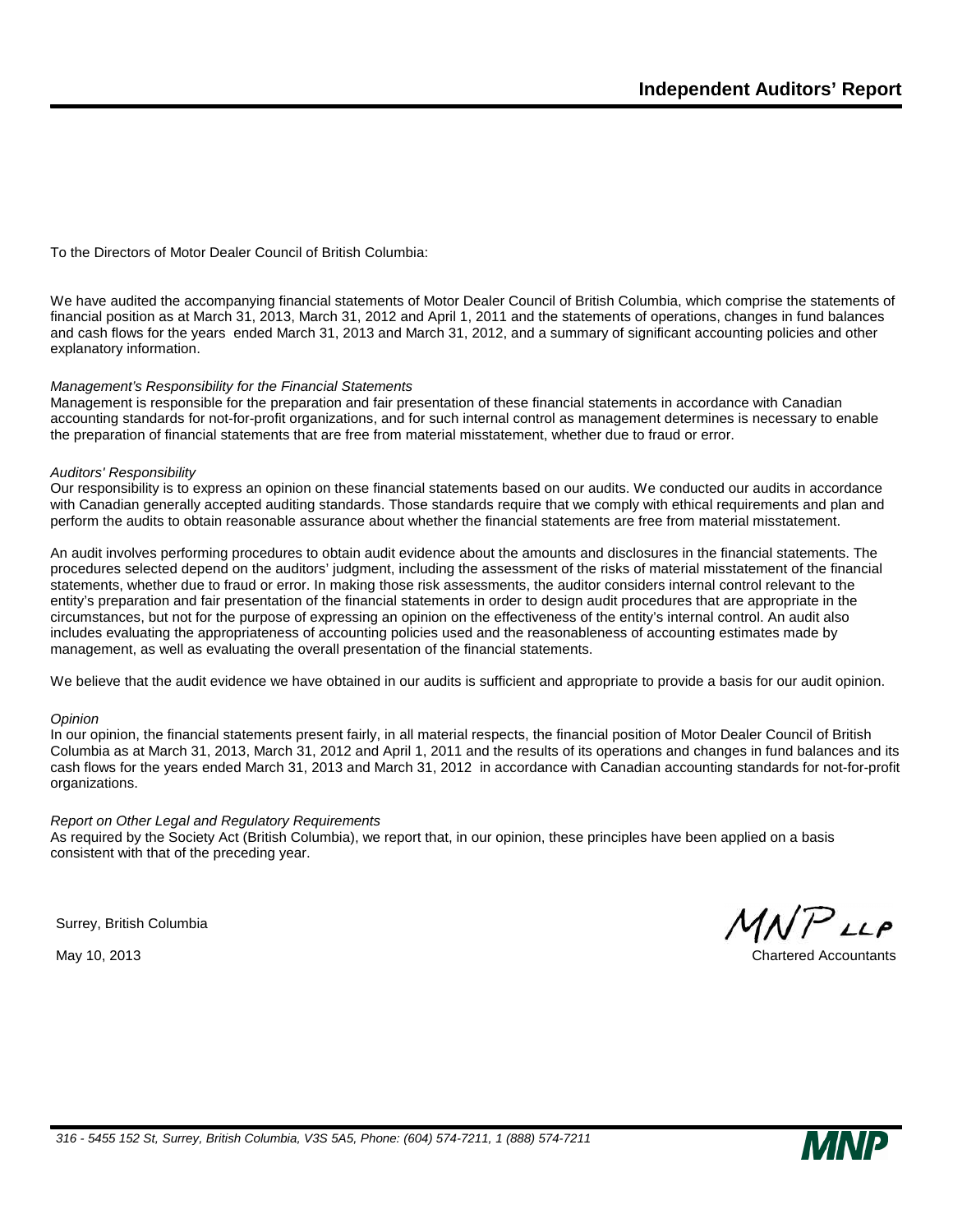## **Motor Dealer Council of British Columbia (Operating as Motor Vehicle Sales Authority of B.C.) Statement of Financial Position**

*As at March 31, 2013 and March 31, 2012 and April 1, 2011*

|                               | <b>Operating</b><br>fund | <b>Capital asset</b><br>fund | <b>Reserve for</b><br>future<br>training costs | <b>Reserve for</b><br>consumer<br>awareness | <b>Regulatory</b><br>response<br>fund | 2013      | 2012      | April 1<br>2011 |
|-------------------------------|--------------------------|------------------------------|------------------------------------------------|---------------------------------------------|---------------------------------------|-----------|-----------|-----------------|
| <b>Assets</b>                 |                          |                              |                                                |                                             |                                       |           |           |                 |
| <b>Current</b>                |                          |                              |                                                |                                             |                                       |           |           |                 |
| Cash                          | 681,608                  |                              | $\blacksquare$                                 |                                             | $\blacksquare$                        | 681,608   | 759,703   | 1,190,450       |
| Term deposits (Note 4)        | 400,000                  | $\blacksquare$               | $\blacksquare$                                 |                                             | $\blacksquare$                        | 400,000   | 400,000   | 400,000         |
| Money Market Funds            | 504,052                  | $\blacksquare$               | $\sim$                                         |                                             |                                       | 504,052   | 250,485   | 100,000         |
| Accounts receivable           | 23,290                   | $\blacksquare$               | $\blacksquare$                                 |                                             | $\blacksquare$                        | 23,290    | 52,959    | 15,727          |
| Prepaid expenses and deposits | 116,362                  | $\blacksquare$               | $\blacksquare$                                 |                                             | $\blacksquare$                        | 116,362   | 76,053    | 79,065          |
| Interfund balances            | (414, 438)               |                              | 84,587                                         | 179,851                                     | 150,000                               |           |           |                 |
|                               | 1,310,874                |                              | 84,587                                         | 179,851                                     | 150,000                               | 1,725,312 | 1,539,200 | 1,785,242       |
| Capital assets (Note 5)       | $\blacksquare$           | 375,374                      | $\blacksquare$                                 |                                             | $\blacksquare$                        | 375,374   | 250,820   | 294,053         |
| Term deposits (Note 4)        | 1,314,544                | $\blacksquare$               |                                                |                                             | $\blacksquare$                        | 1,314,544 | 1,414,650 | 1,400,000       |
|                               | 2,625,418                | 375,374                      | 84,587                                         | 179,851                                     | 150,000                               | 3,415,230 | 3,204,670 | 3,479,295       |

*Continued on next page*

*The accompanying notes are an integral part of these financial statements*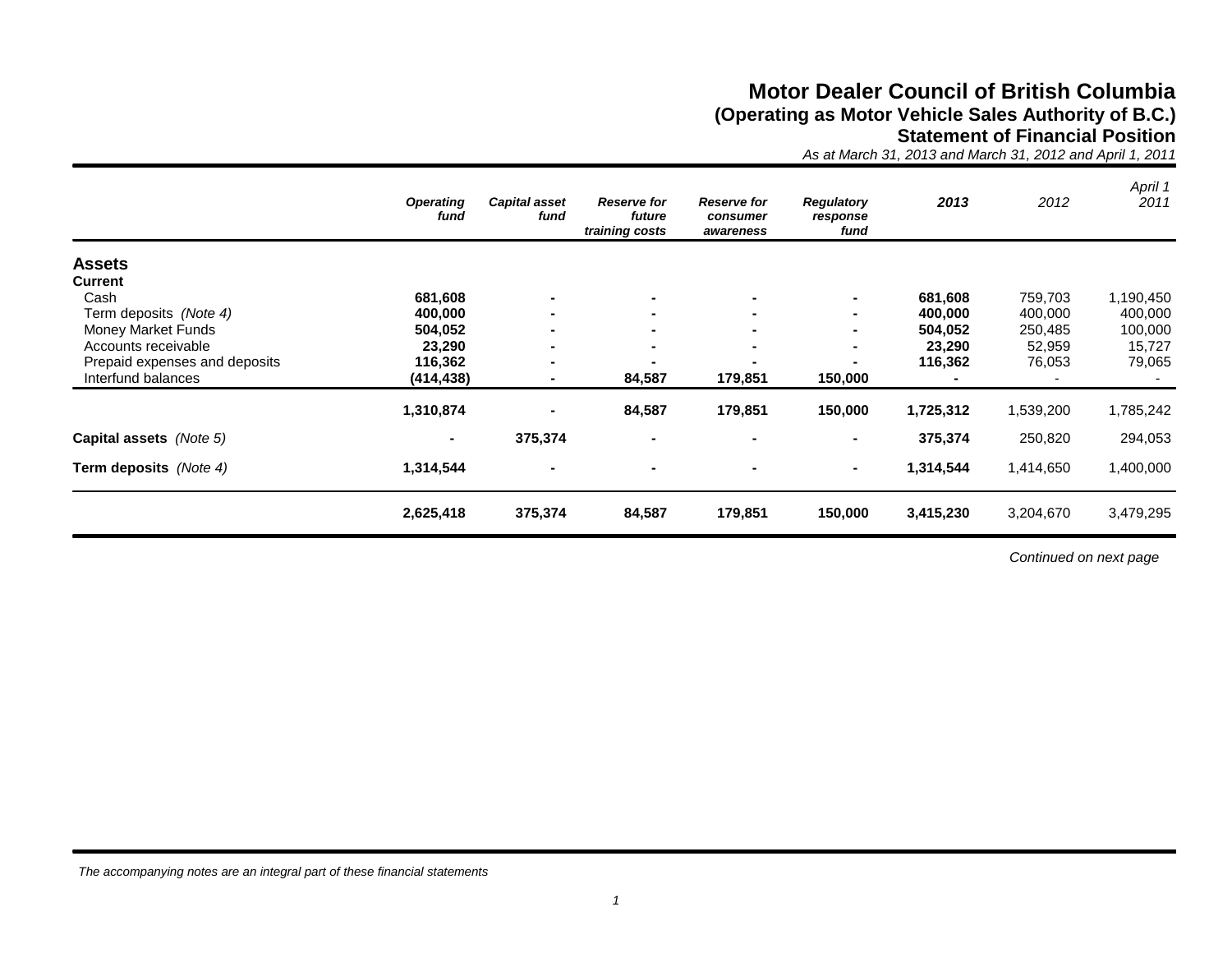# **Motor Dealer Council of British Columbia** (Operating as Motor Vehicle Sales Authority of B.C.)<br>Statement of Financial Position

As at March 31, 2013 and March 31, 2012 and April 1, 2011

|                                                                                                                    | <b>Operating</b><br>fund | <b>Capital asset</b><br>fund | <b>Reserve for</b><br>future<br>training costs | <b>Reserve for</b><br>consumer<br>awareness | Regulatory<br>response<br>fund | 2013                          | 2012                          | April 1<br>2011               |
|--------------------------------------------------------------------------------------------------------------------|--------------------------|------------------------------|------------------------------------------------|---------------------------------------------|--------------------------------|-------------------------------|-------------------------------|-------------------------------|
| <b>Liabilities</b>                                                                                                 |                          |                              |                                                |                                             |                                |                               |                               |                               |
| Current<br>Accounts payable and accruals (Note 6)<br>Unearned revenue                                              | 189,251<br>1,666,769     |                              | $\bullet$                                      | $\bullet$                                   |                                | 189,251<br>1,656,769          | 209,202<br>1,583,627          | 401,157<br>1,745,996          |
|                                                                                                                    | 1,846,020                |                              | $\bullet$                                      |                                             |                                | 1,846,020                     | 1,792,829                     | 2,147,153                     |
| <b>Commitments (Note 7)</b>                                                                                        |                          |                              |                                                |                                             |                                |                               |                               |                               |
| Contingencies (Note 8)                                                                                             |                          |                              |                                                |                                             |                                |                               |                               |                               |
| <b>Fund Balances</b><br><b>Unrestricted</b><br><b>Invested in Capital Assets</b><br>Internally restricted (Note 9) | 779,398                  | 375,374                      | 84,587                                         | 179,851                                     | a.<br>150,000                  | 779,398<br>375,374<br>414,438 | 878,632<br>250,820<br>282,389 | 670,742<br>294,052<br>367,348 |
|                                                                                                                    | 779,398                  | 375,374                      | 84,587                                         | 179,851                                     | 150,000                        | 1,569,210                     | 1,411,841                     | 1,332,142                     |
|                                                                                                                    | 2,625,418                | 375,374                      | 84,587                                         | 179,851                                     | 150,000                        | 3,415,230                     | 3,204,670                     | 3,479,295                     |

Approved on behalf of the Board

**Director** 

**Director** 

Rebecca L. Darnell, Lawyer<br>#202 - 6351 - 197th Street<br>Langley B.C. V2V 1X8

The accompanying notes are an integral part of these financial statements

Tel: (604) 532-9119 Fax: (604) 532-9127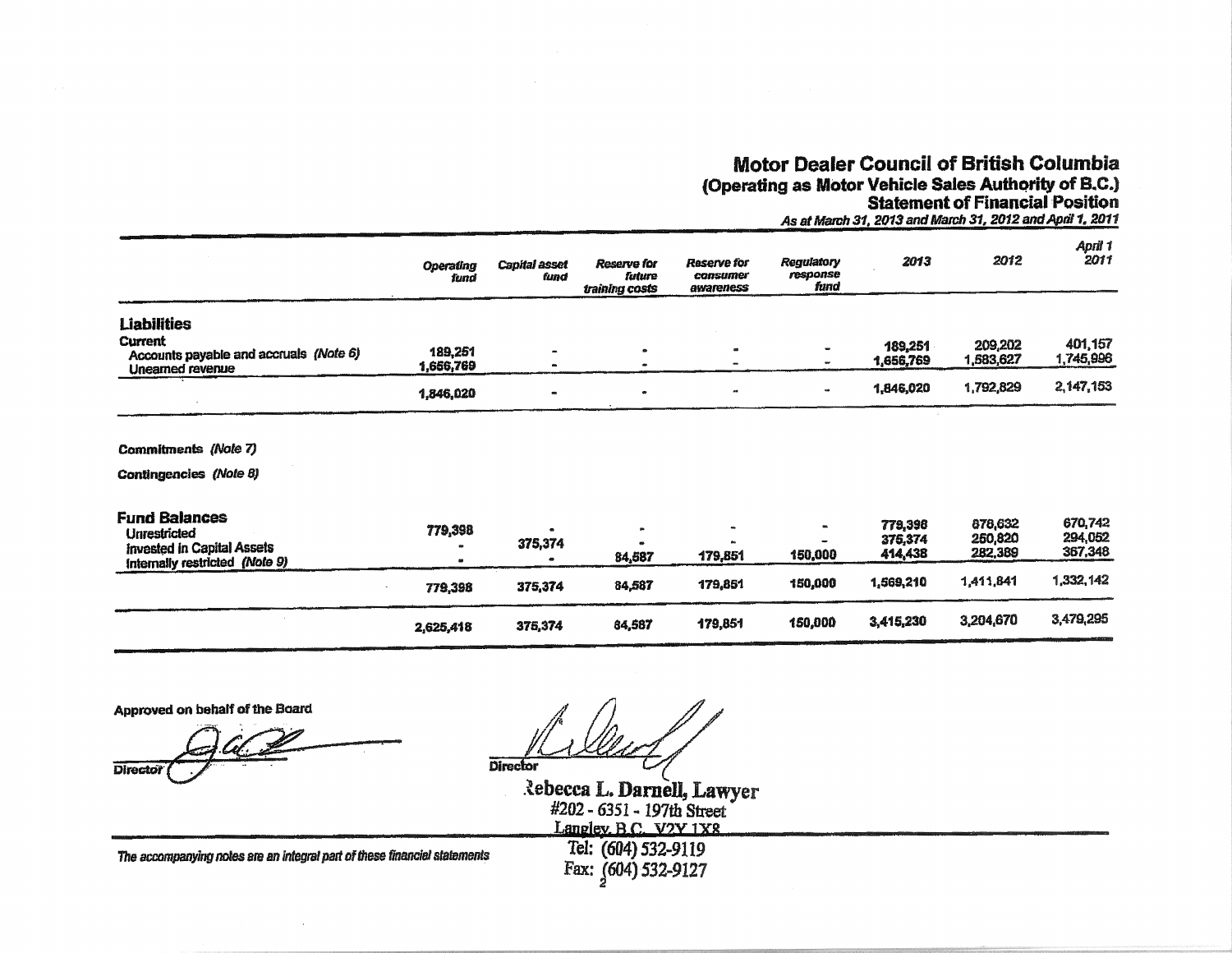## **Motor Dealer Council of British Columbia (Operating as Motor Vehicle Sales Authority of B.C.) Statement of Operations**

*For the years ended March 31, 2013 and March 31, 2012*

|                                                 | <b>Operating</b><br>fund | <b>Capital asset</b><br>fund | <b>Reserve for</b><br>future<br>training costs | <b>Reserve for</b><br>consumer<br>awareness | <b>Regulatory</b><br>response<br>fund | 2013      | 2012      |
|-------------------------------------------------|--------------------------|------------------------------|------------------------------------------------|---------------------------------------------|---------------------------------------|-----------|-----------|
| Revenue                                         |                          |                              |                                                |                                             |                                       |           |           |
| Licensing fees                                  | 3,438,026                |                              |                                                |                                             |                                       | 3,438,026 | 3,469,867 |
| Course fees                                     | 859,681                  |                              |                                                |                                             |                                       | 859,681   | 903,112   |
| Administration fees and other                   | 218,942                  |                              |                                                |                                             |                                       | 218,942   | 213,382   |
| Interest                                        | 65,358                   |                              |                                                |                                             |                                       | 65,358    | 76,773    |
| Training fund                                   |                          |                              | 35,820                                         |                                             |                                       | 35,820    | 37,988    |
| Consumer awareness fund                         |                          |                              |                                                | 23,250                                      |                                       | 23,250    | 768       |
| Registrar's hearings                            | 19,516                   |                              |                                                |                                             |                                       | 19,516    | 5,080     |
|                                                 | 4,601,523                |                              | 35,820                                         | 23,250                                      | Ξ.                                    | 4,660,593 | 4,706,970 |
|                                                 |                          |                              |                                                |                                             |                                       |           |           |
| <b>Expenses</b>                                 |                          |                              |                                                |                                             |                                       |           |           |
| Advertising                                     | 58,502                   |                              |                                                | 51,971                                      |                                       | 110,473   | 115,469   |
| Amortization                                    |                          | 145,381                      |                                                |                                             |                                       | 145,381   | 128,888   |
| Automotive                                      | 75,540                   |                              |                                                |                                             |                                       | 75,540    | 74,943    |
| Consulting                                      | 209,445                  |                              | 33,866                                         |                                             |                                       | 243,311   | 343,948   |
| Course costs, travel and meals                  | 149,442                  |                              |                                                |                                             |                                       | 149,442   | 153,873   |
| Governance                                      | 142,225                  |                              |                                                |                                             |                                       | 142,225   | 180,219   |
| Office and general                              | 466,012                  |                              |                                                |                                             |                                       | 466,012   | 527,245   |
| Professional fees                               | 189,502                  |                              |                                                |                                             |                                       | 189,502   | 176,366   |
| Project development                             | 7,131                    |                              |                                                |                                             |                                       | 7,131     | 7,983     |
| Registrar's hearings                            | 8,440                    |                              |                                                |                                             |                                       | 8,440     | 8,918     |
| Rent and parking                                | 282,489                  |                              |                                                |                                             |                                       | 282,489   | 282,798   |
| Salaries and benefits                           | 2,628,712                |                              |                                                | 28,684                                      |                                       | 2,657,396 | 2,607,663 |
| Training                                        | 25,882                   |                              |                                                |                                             |                                       | 25,882    | 18,958    |
|                                                 | 4,243,322                | 145,381                      | 33,866                                         | 80.655                                      |                                       | 4,503,224 | 4,627,271 |
| Excess (deficiency) of revenue<br>over expenses | 358,201                  | (145, 381)                   | 1,954                                          | (57, 405)                                   |                                       | 157,369   | 79,699    |

*The accompanying notes are an integral part of these financial statements*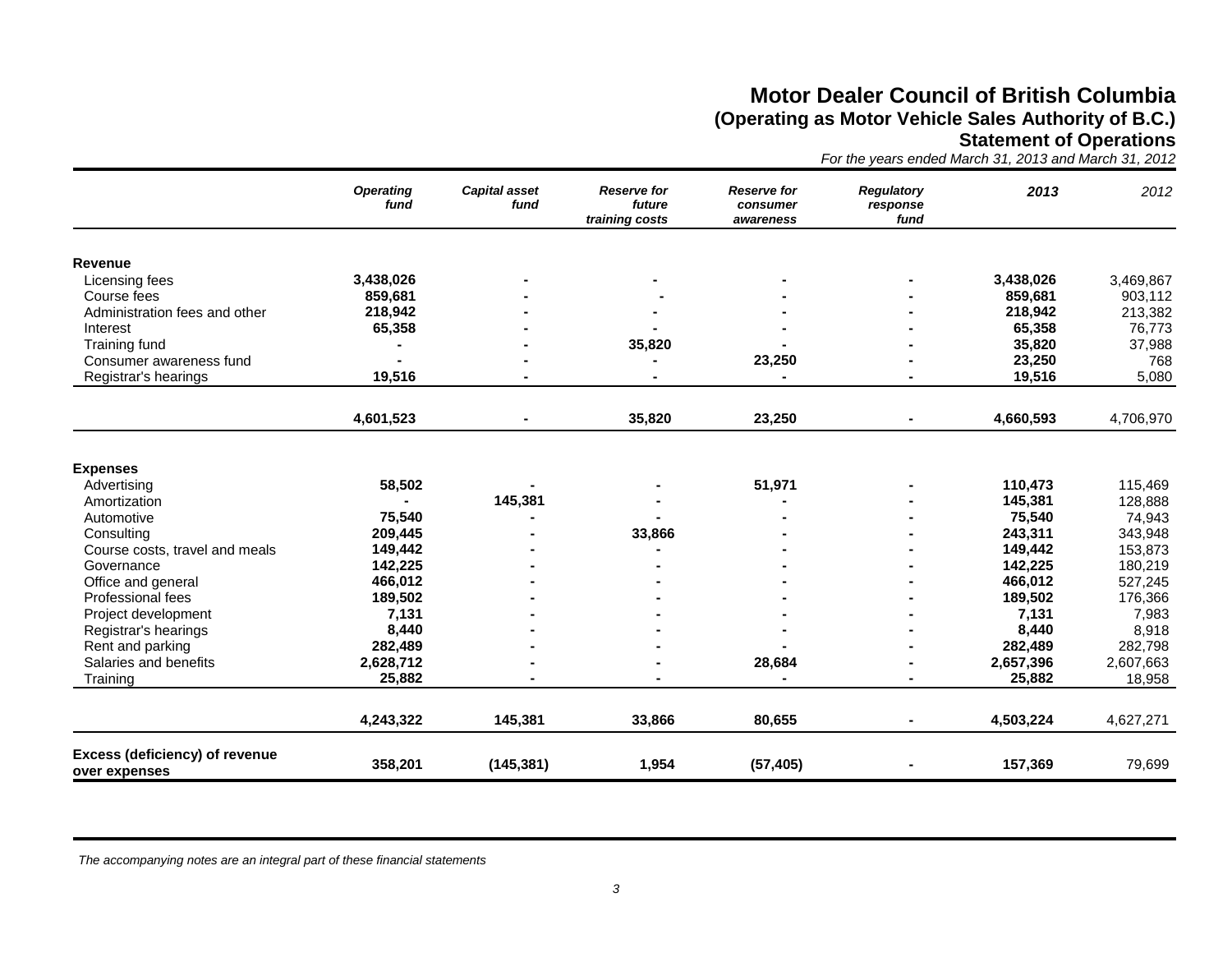## **Motor Dealer Council of British Columbia (Operating as Motor Vehicle Sales Authority of B.C.) Statement of Changes in Fund Balances**

*For the years ended March 31, 2013 and March 31, 2012*

|                                                         | <b>Operating</b><br>fund | <b>Capital asset</b><br>fund | <b>Reserve for</b><br>future<br>training costs | <b>Reserve for</b><br>consumer<br>awareness | Regulatory<br>response<br>fund | 2013                     | 2012      |
|---------------------------------------------------------|--------------------------|------------------------------|------------------------------------------------|---------------------------------------------|--------------------------------|--------------------------|-----------|
| Fund Balances, beginning of year                        | 878,632                  | 250,820                      | 45,133                                         | 237,256                                     | $\blacksquare$                 | 1,411,841                | 1,332,142 |
| Excess (deficiency) of revenue over expenses            | 358,201                  | (145, 381)                   | 1,954                                          | (57, 405)                                   | $\blacksquare$                 | 157.369                  | 79,699    |
| <b>Purchase of capital assets</b>                       | (269, 935)               | 269,935                      |                                                |                                             |                                | $\overline{\phantom{a}}$ |           |
| <b>Provision for course development costs</b> (Note 9.) | (37,500)                 | $\blacksquare$               | 37,500                                         | $\overline{\phantom{0}}$                    |                                | $\blacksquare$           |           |
| Transfer to Regulatory Response Fund (Note 9.)          | (150,000)                | $\blacksquare$               |                                                | $\blacksquare$                              | 150,000                        | $\blacksquare$           |           |
| Fund Balances, end of year                              | 779,398                  | 375,374                      | 84,587                                         | 179,851                                     | 150,000                        | 1,569,210                | 1,411,841 |

*The accompanying notes are an integral part of these financial statements*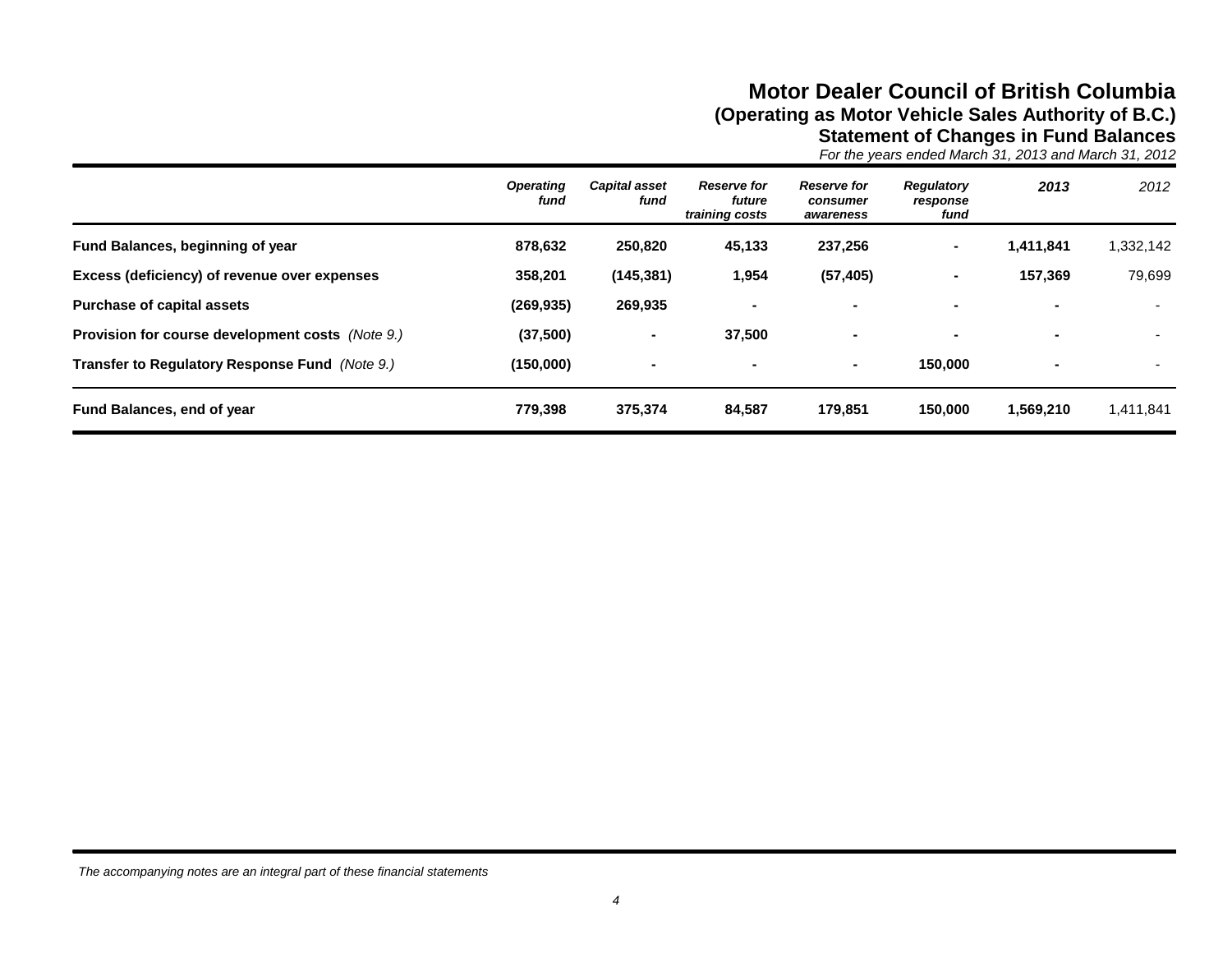## **Motor Dealer Council of British Columbia (Operating as Motor Vehicle Sales Authority of B.C.)**

### **Statement of Cash Flows**

*For the years ended March 31, 2013 and March 31, 2012*

|                                                          | 2013       | 2012       |
|----------------------------------------------------------|------------|------------|
| Cash provided by (used for) the following activities     |            |            |
| Operating                                                |            |            |
| Excess of revenue over expenses                          | 157,369    | 79,699     |
| Amortization                                             | 145,381    | 128,888    |
|                                                          | 302,750    | 208,587    |
| Changes in working capital accounts                      |            |            |
| Accounts receivable                                      | 29,669     | (37, 232)  |
| Prepaid expenses and deposits                            | (40, 309)  | 3,012      |
| Accounts payable and accruals                            | (19, 951)  | (191, 954) |
| Unearned revenue                                         | 73,142     | (162, 369) |
|                                                          | 345,301    | (179, 956) |
| Investing                                                |            |            |
| Purchase of money market funds                           | (253, 567) | (150, 485) |
| Purchase of capital assets                               | (269, 935) | (85, 656)  |
| Proceeds on disposal of term deposits                    | 100,000    |            |
| Decrease (increase) in accrued interest on term deposits | 106        | (14, 650)  |
|                                                          | (423, 396) | (250, 791) |
| Decrease in cash resources                               | (78,095)   | (430, 747) |
| Cash resources, beginning of year                        | 759,703    | 1,190,450  |
| Cash resources, end of year                              | 681,608    | 759,703    |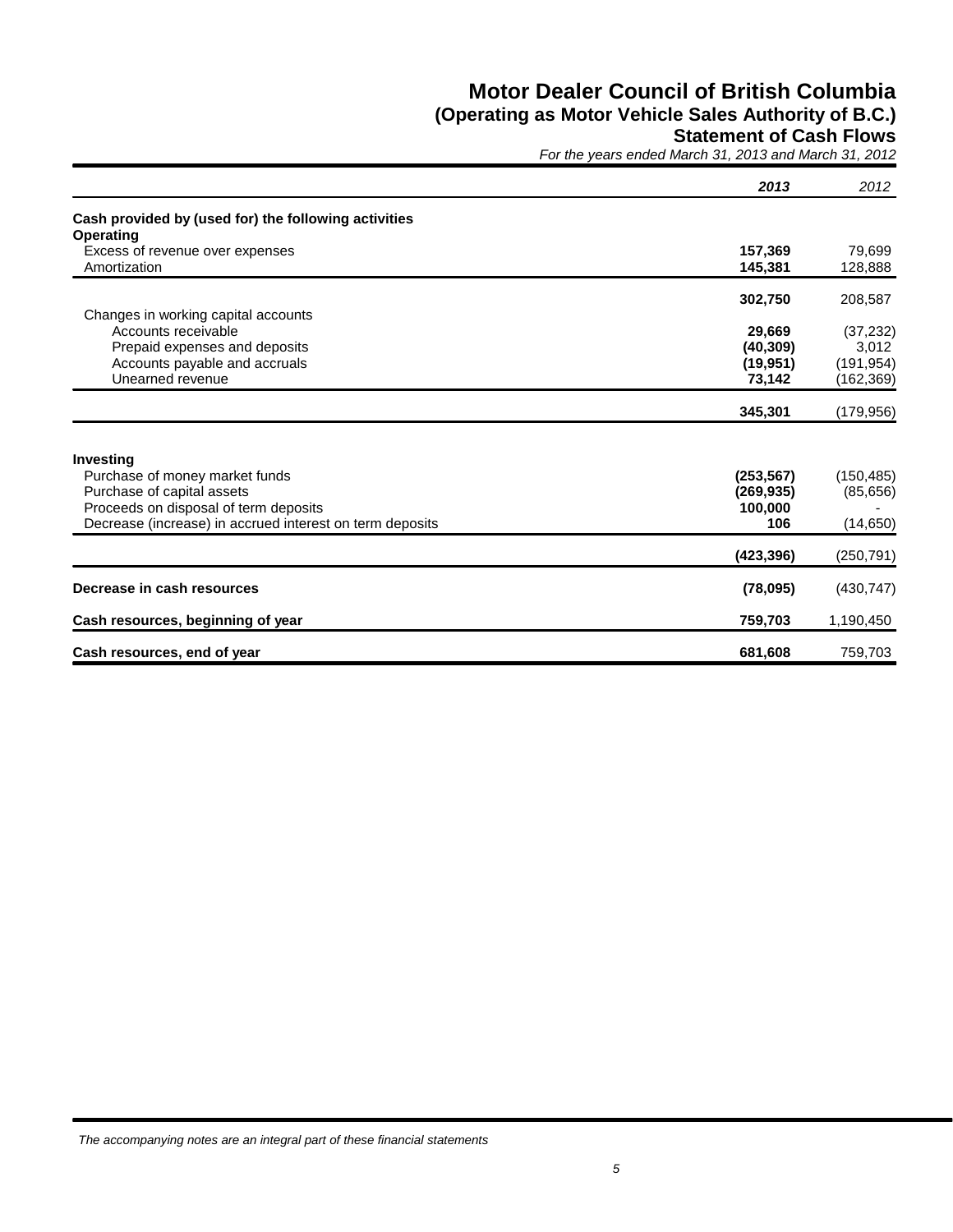#### **1. Incorporation and nature of the organization**

Motor Dealer Council of British Columbia (the "Society") was incorporated under the Society Act of British Columbia on July 31, 2003 as a not-for-profit society and thus is exempt from income taxes under the Income Tax Act ("the Act") In order to maintain its status as a registered not-for-profit organization under the Act, the Society must meet certain requirements within the Act. In the opinion of management these requirements have been met.

On April 1, 2004, the Government of British Columbia granted to the Society the authority to administer and enforce the Motor Dealer Act and related regulations. On March 30, 2007, subject to amendment to the Motor Dealer Act, the Society has become known as the Motor Vehicle Sales Authority of B.C. (VSA), better reflecting both the public and industry service roles of the independent regulatory agency.

The Society's mission statement is to regulate a fair motor vehicle sales marketplace through education and compliance.

#### **2. Impact of adopting accounting standards for not-for-profit organizations**

These are the Society's first financial statements prepared in accordance with Canadian accounting standards for not-forprofit organizations (ASNPO). The accounting policies in Note 3. have been applied in preparing the financial statements for the year ended March 31, 2013, the comparative information for the year ended March 31, 2012, and the opening ASNPO balance sheet as at April 1, 2011 (the Society's date of transition to ASNPO).

In preparing these financial statements, the Society has not elected to apply any of the transitional provisions permitted by CICA 1501 *First-time adoption by not-for-profit organizations* at the date of transition to ASNPO.

The transition to ASNPO has not affected the statements of financial position, statements of operations, statements of changes in fund balances or statements of cash flows previously reported under Canadian generally accepted accounting principles (GAAP).

#### **3. Significant accounting policies**

The financial statements have been prepared in accordance with Canadian accounting standards for not-for-profit organizations as issued by the Accounting Standards Board in Canada and include the following significant accounting policies:

#### *Fund accounting*

In order to ensure observance of limitations and restrictions placed on the use of resources available to the Society, the accounts are maintained on a fund accounting basis. Accordingly, resources are classified for accounting and reporting purposes into funds. These funds are held in accordance with the objectives specified by the contributors or in accordance with the directives issued by the Board of Directors.

Five funds are maintained: Operating fund, Capital asset fund, Reserve for future training costs, Reserve for consumer awareness and Regulatory response fund.

The Operating fund is used to account for all revenues and expenses related to the general and ancilliary operations of the Society.

The Capital asset fund is used to account for all capital assets of the Society and to present the flow of funds related to their acquisition and disposal, unexpended capital resources and debt commitments.

The Reserve for future training costs fund reports the assets, liabilities, revenue and expenses related to course development activities.

The Reserve for consumer awareness fund reports the assets, liabilities, revenues and expenses associated with increasing consumers' awareness regarding the services provided by the Society.

The Regulatory response fund reports the assets, liabilities, revenues and expenses related to extraordinary legal costs.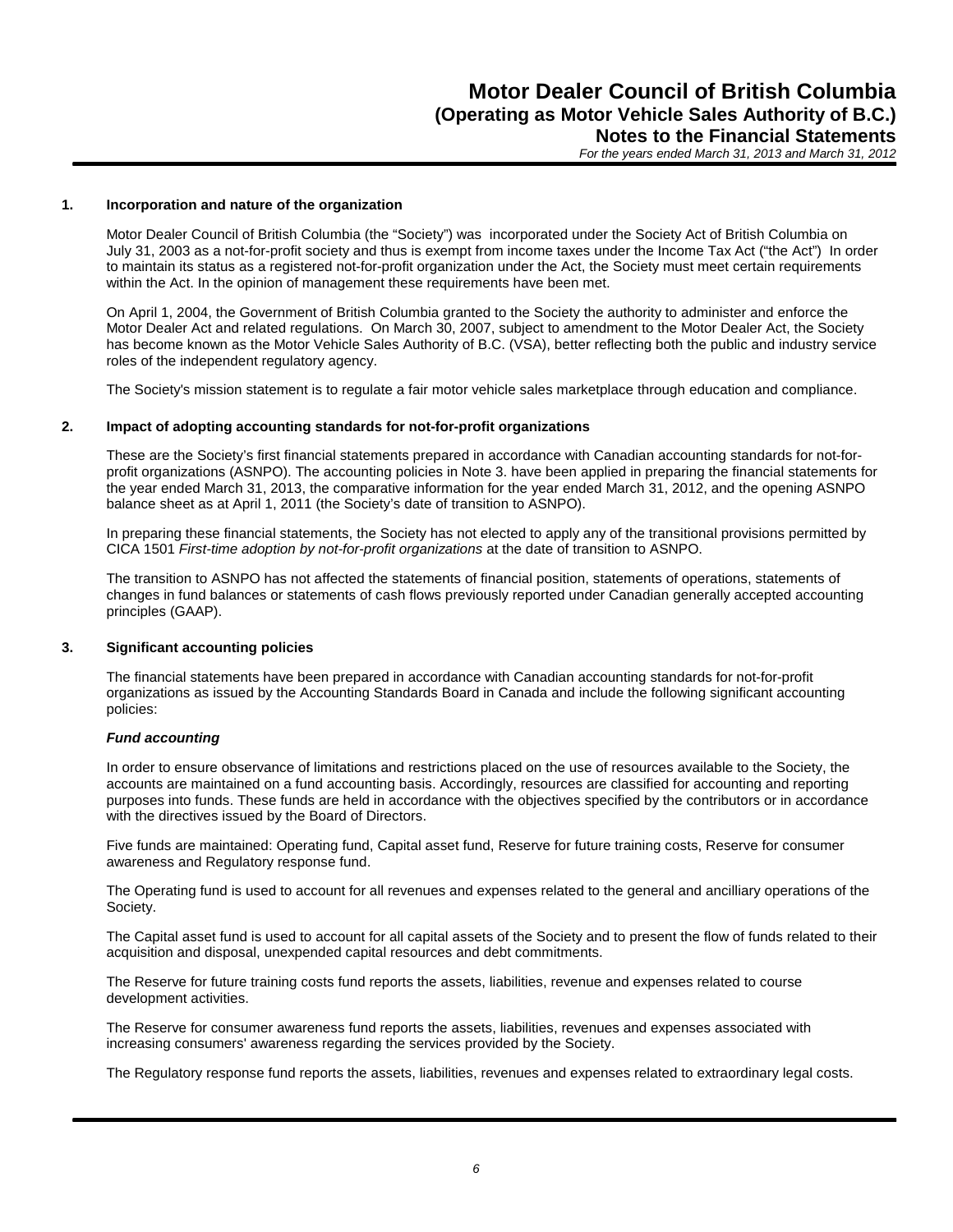#### **3. Significant accounting policies** *(Continued from previous page)*

#### *Revenue recognition*

The Society follows the deferral method of accounting for contributions and reports on a fund accounting basis.

Restricted contributions are recognized as revenue in the year in which the related expenses are incurred. Unrestricted contributions are recognized as revenue when received or receivable if the amount to be received can be reasonably estimated and collection is reasonably assured.

The Society records annual licensing fees from dealerships and sales representatives rateably over the period of licensing, which varies from twelve to twenty-four months. Course fees are recorded as revenue in the period the service is provided. Revenues from registrar's hearings are recognized when levied if collection is reasonably assured. Revenues from administration and other fees are recognized in the period that services are provided and collection is reasonably assured.

#### *Term deposits*

Term deposits that mature before March 31, 2014 are presented as current. Term deposits with maturity dates subsequent to March 31, 2014 are presented as long term assets.

#### *Capital assets*

Capital assets are initially recorded at cost. Amortization is provided using the following methods at rates and terms intended to amortize the cost of assets over their estimated useful lives.

|                         | Method            | <b>Rate/Term</b> |
|-------------------------|-------------------|------------------|
| Automotive              | declining balance | $30\%$           |
| Computer equipment      | straight-line     | 3 years          |
| Computer software       | straight-line     | 2 years          |
| Office equipment        | straight-line     | 5 years          |
| Leasehold improvements  | straight-line     | 5 years          |
| <b>Navantis Project</b> | straight-line     | 7 years          |

#### *Leases*

A lease that transfers substantially all of the benefits and risks of ownership is classified as a capital lease. At the inception of a capital lease, an asset and a payment obligation are recorded at an amount equal to the lesser of the present value of the minimum lease payments and the property's fair market value. Assets under capital leases are amortized on a straightline basis, over their estimated useful lives . All other leases are accounted for as operating leases and rental payments are expensed as incurred.

#### *Employee future benefits*

The Society's employee future benefit program consists of a defined contribution pension plan, with the Society's contributions expensed as incurred.

#### *Controlled entity*

The Society has elected to not consolidate the accounts of Motor Dealer Customer Compensation Fund ("the Fund), which is controlled by the Society by virtue of the ability to appoint the Fund's Board of Directors. Financial summaries of this unconsolidated entity as at March 31, 2013 and March 31, 2012 and the years then ended are included in Note 12. to these financial statements.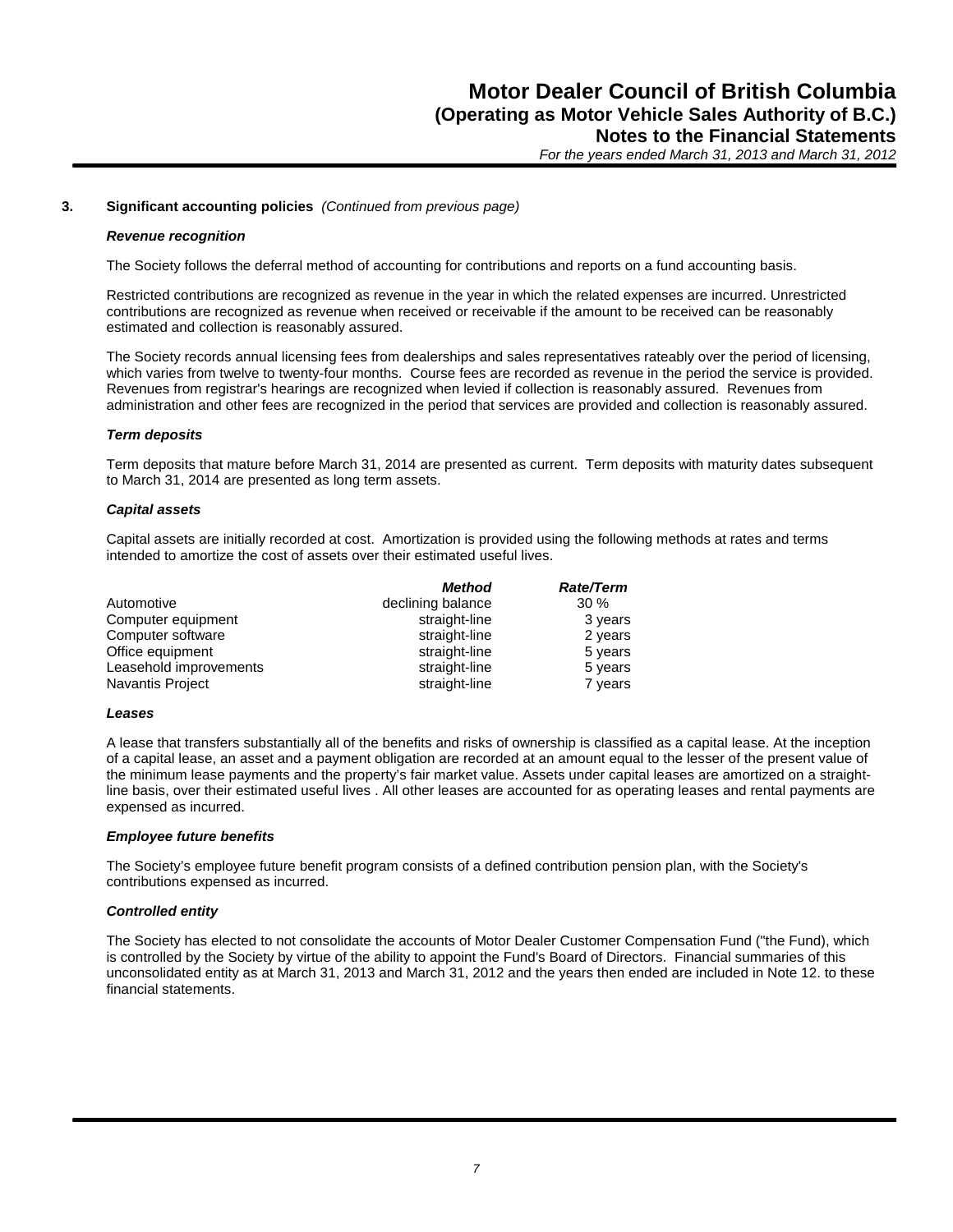#### **3. Significant accounting policies** *(Continued from previous page)*

#### *Measurement uncertainty*

The preparation of financial statements in conformity with Canadian accounting standards for not-for-profit organizations requires management to make estimates and assumptions that affect the reported amounts of assets and liabilities and disclosure of contingent assets and liabilities at the date of the financial statements, and the reported amounts of revenues and expenses during the reporting period.

Accounts receivable are stated after evaluation as to their collectability and an appropriate allowance for doubtful accounts is provided where considered necessary. Amortization is based on the estimated useful lives of capital assets.

These estimates and assumptions are reviewed periodically and, as adjustments become necessary they are reported in excess of revenues over expenses in the periods in which they become known.

#### *Financial instruments*

The Society recognizes its financial instruments when the Society becomes party to the contractual provisions of the financial instrument. All financial instruments are initially recorded at their fair value, including financial assets and liabilities originated and issued in a related party transaction with management. Financial assets and liabilities originated and issued in all other related party transactions are initially measured at their exchange amount in accordance with CICA 3840 Related Party Transactions (refer to Note 10.)

At initial recognition, the Society may irrevocably elect to subsequently measure any financial instrument at fair value. The Society has not made such an election during the year. Cash, term deposits and money market funds have been designated to be subsequently measured at their fair value. All other financial assets and liabilities are subsequently measured at amortized cost.

Transaction costs and financing fees are added to the carrying amount for the Society's financial instruments and amortized using the straight-line method.

#### *Financial asset impairment*

The Society assesses impairment of all of its financial assets measured at cost or amortized cost. When there is an indication of impairment, the Society determines whether it has resulted in a significant adverse change in the expected timing or amount of future cash flows during the year. If so, the Society reduces the carrying amount of any impaired financial assets to the highest of: the present value of cash flows expected to be generated by holding the assets; the amount that could be realized by selling the assets; and the amount expected to be realized by exercising any rights to collateral held against those assets. Any impairment, which is not considered temporary, is included in current year excess (deficiency) of revenues over expenses. The Society reverses impairment losses on financial assets when there is a decrease in impairment and the decrease can be objectively related to an event occurring after the impairment loss was recognized. The amount of the reversal is recognized in the excess of revenues over expenses in the year the reversal occurs.

#### **4. Term deposits**

Term deposits are recorded at fair value and have maturity dates ranging from February 2014 to March 2018 and bear interest at fixed rates between 2.0% and 3.7% per annum.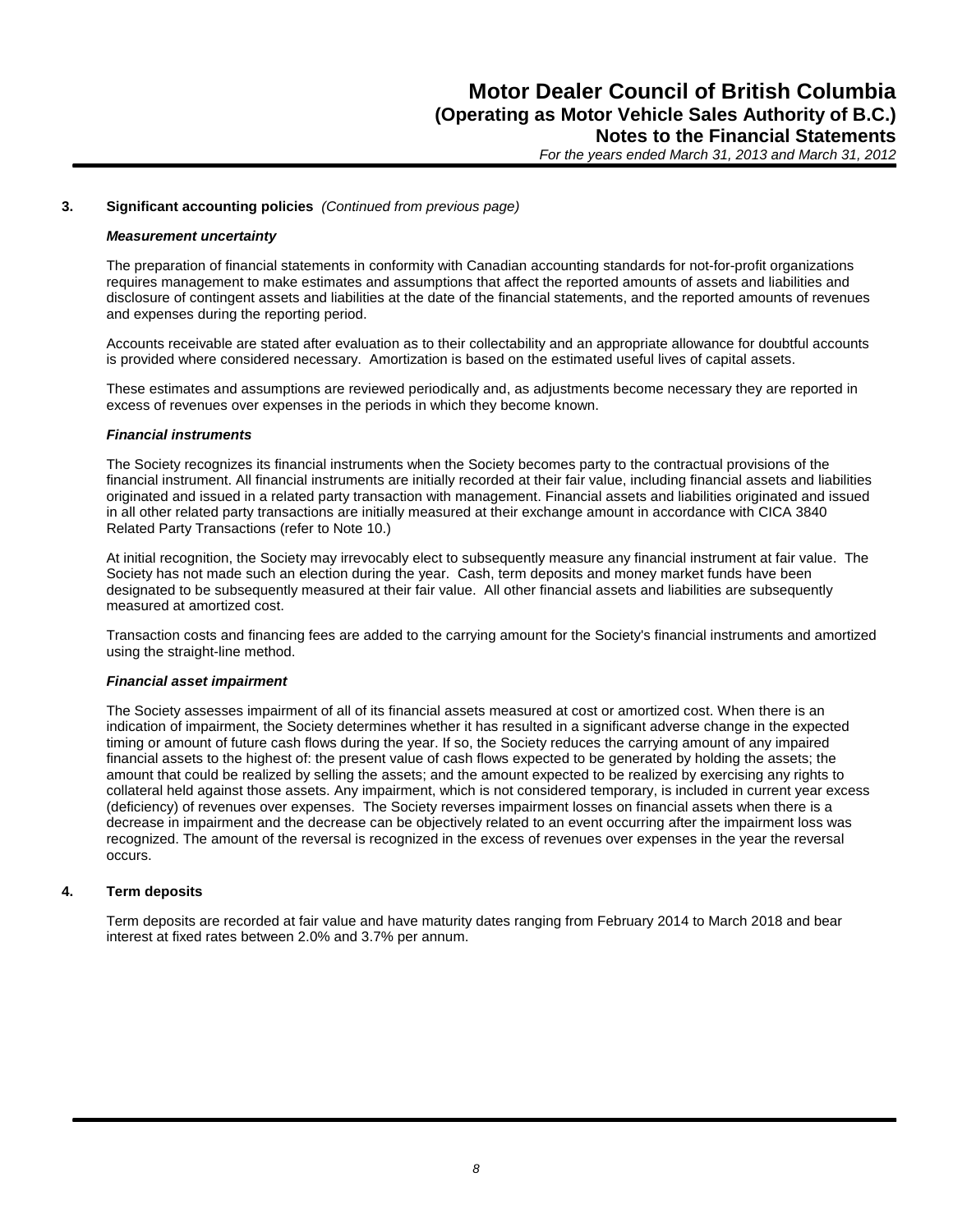#### **5. Capital assets**

|                         | Cost      | <b>Accumulated</b><br>amortization | 2013<br><b>Net book</b><br>value |
|-------------------------|-----------|------------------------------------|----------------------------------|
| Automotive              | 137,416   | 91,864                             | 45,552                           |
| Computer equipment      | 170.732   | 132.954                            | 37,778                           |
| Computer software       | 187.188   | 170,293                            | 16,895                           |
| Office equipment        | 216,227   | 193,136                            | 23,091                           |
| Leasehold improvements  | 374,163   | 285,685                            | 88,478                           |
| <b>Navantis Project</b> | 172.373   | 8,793                              | 163,580                          |
|                         | 1,258,099 | 882,725                            | 375,374                          |

|                        | Cost      | Accumulated<br>amortization | 2012<br>Net book<br>value |
|------------------------|-----------|-----------------------------|---------------------------|
| Automotive             | 137.416   | 71,663                      | 65,753                    |
| Computer equipment     | 148.238   | 107,430                     | 40,808                    |
| Computer software      | 186.844   | 154.809                     | 32,035                    |
| Office equipment       | 199,748   | 186,817                     | 12,931                    |
| Leasehold improvements | 315.918   | 216,625                     | 99,293                    |
| <b>OASIS Project</b>   | 674.441   | 674.441                     |                           |
|                        | 1,662,605 | 1,411,785                   | 250,820                   |

The total cost and accumulated amortization of capital assets as at April 1, 2011 were \$1,611,957 and \$1,317,904 respectively, resulting in a net book value of \$294,053.

#### **6. Accounts payable and accruals**

Included in accounts payable and accruals is \$35,688 (2012 - \$6,962) of remittances payable to various government agencies.

#### **7. Commitments**

The Society has entered into various lease agreements with estimated minimum annual payments as follows:

| 2014<br>2015 | 177,667<br>184,181 |
|--------------|--------------------|
| 2016         | 183,008            |
| 2017         | 180,446            |
| 2018         | 179,747            |
|              |                    |
|              | 905,049            |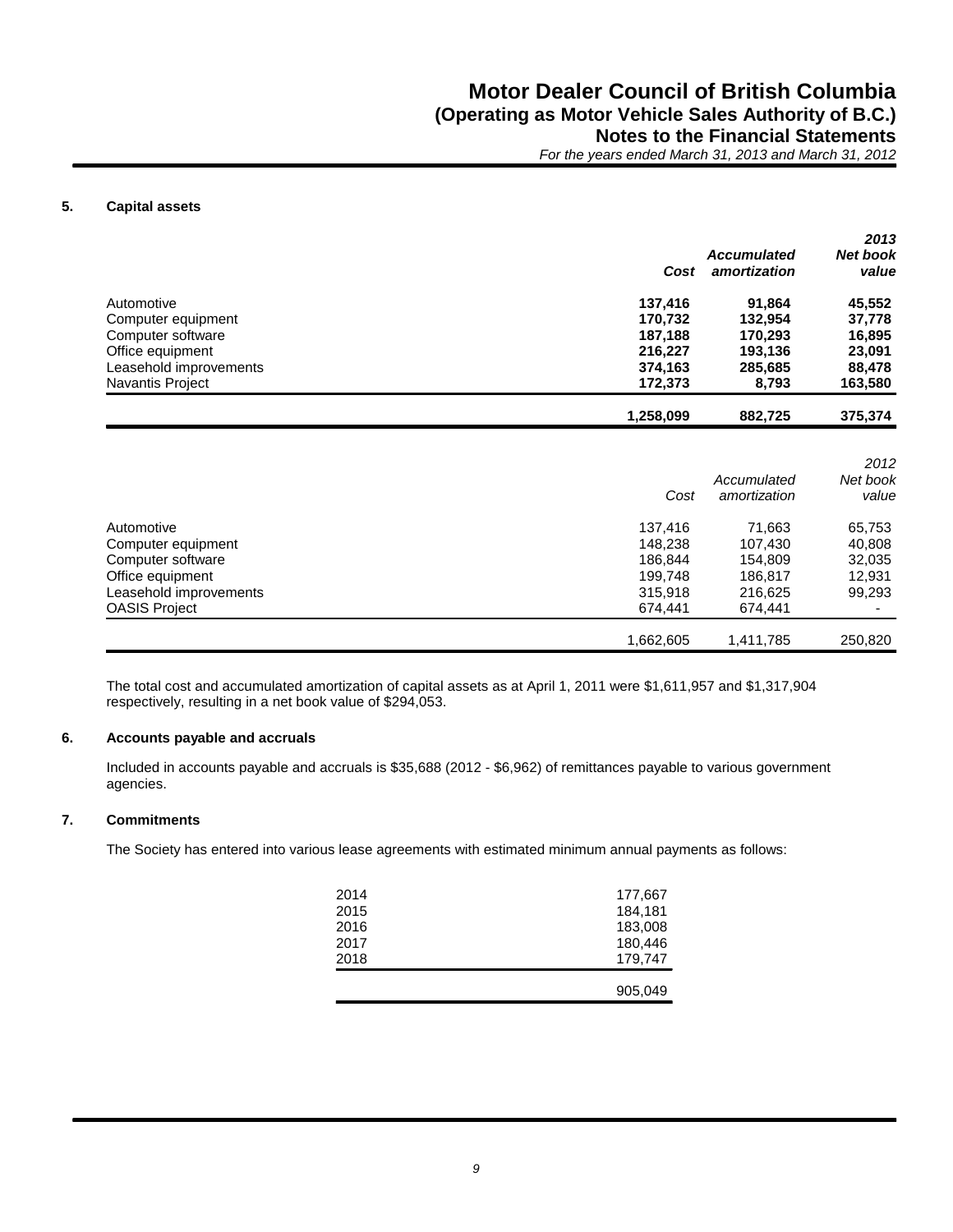#### **8. Contingencies**

The Society is currently in discussions with Canada Revenue Agency ("CRA") to determine whether the course fees, administration fees and registrar hearing penalties of the Society are exempt from Goods and Services Tax ("GST") and Harmonized Sales Tax ("HST"). As a result of previous CRA rulings, it has been determined that licensing fees are exempt from GST and HST. Historically, the Society has not collected GST or HST on any of its revenue sources and it is the Society's position that all revenues are GST and HST exempt.

While the outcome of this matter is presently not determinable, the Society has been advised by their professional counsel that there are substantial arguments to support their position. Should the Society be unsuccessful in defending their position, the CRA could assess the Society for GST and HST on non-licensing fee revenues collected since inception, resulting in a significant liability to the Society.

A former employee of the Society has filed a complaint with the B.C. Human Rights Tribunal seeking compensation with regards to their termination of employment during the year ended March 31, 2013. The complaint and its resolution remain at an early stage, and as litigation is subject to many uncertainties, it is not possible to predict the ultimate outcome of the complaint or to estimate the loss, if any, which may result.

#### **9. Internally restricted net assets**

During the year, the Society's board of directors transfered \$150,000 of unrestricted funds to the Regulatory response fund and \$37,500 of unrestricted funds to the Reserve for future training costs. As at March 31, 2013, the board has internally restricted funds in the amount of \$84,587 (2012 – \$45,133) to be held to fund future training costs, \$179,851 (2012 - \$237,256) for consumer awareness and \$150,000 (2012 - nil) for extraordinary legal costs. These internally restricted amounts are not available for other purposes without approval of the board of directors.

#### **10. Related party transactions**

During the year, the Society paid \$95,736 (2012 - \$113,836) in total governance costs to the eleven members of the board of directors for directors' fees and expense reimbursements. For the year ended March 31, 2013, this amount is comprised of directors' fees of \$77,190 (2012 - \$92,100) and expense reimbursements of \$18,546 (2012 - \$21,736).

These transactions were conducted in the normal course of operations and were measured at their exchange amount, which is the amount of consideration established and agreed to by the related parties.

#### **11. Financial instruments**

The Society, as part of its operations, carries a number of financial instruments. It is management's opinion that the Society is not exposed to significant interest, currency, credit, liquidity or other price risks arising from these financial instruments except as otherwise disclosed.

#### *Liquidity risk*

Liquidity risk is the risk that the Society will encounter difficulty in meeting obligations associated with financial liabilities. The Society's exposure to liquidity risk is dependent on the collection of accounts receivable, purchasing commitments and obligations or raising funds to meet commitments and sustain operations.

During the year, the Society's exposure to liquity risk decreased because of an increase in working capital.